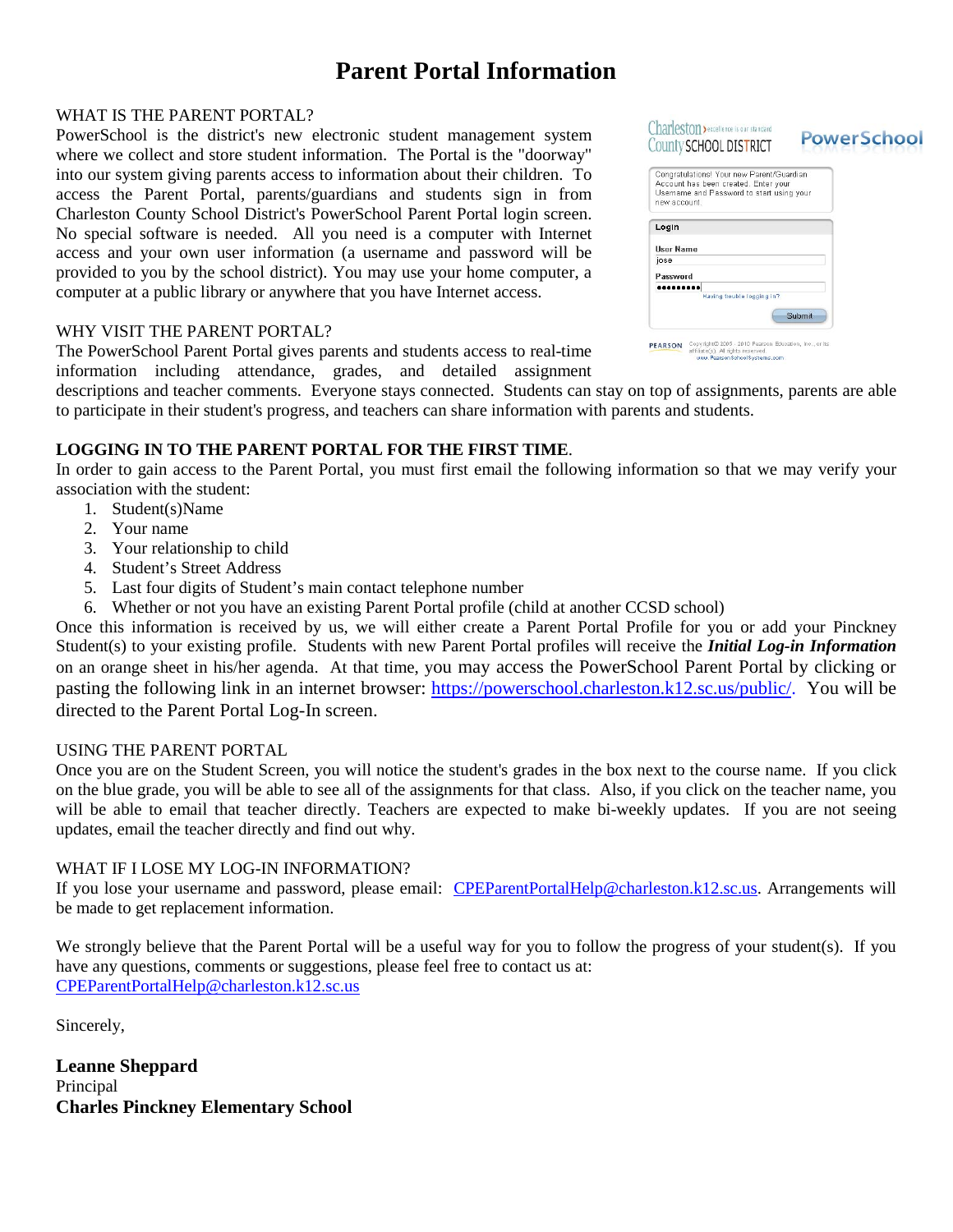

## The Power of Parent Portal

### <https://powerschool.charleston.k12.sc.us/public/>

Click or copy and paste this link on an internet browser.

| Login                              |                            |                                |
|------------------------------------|----------------------------|--------------------------------|
| User Name                          |                            | Type in user name and password |
| Password                           |                            | provided to you by the school. |
|                                    |                            |                                |
|                                    | Having trouble logging in? |                                |
| Submit<br><b>Create an Account</b> |                            |                                |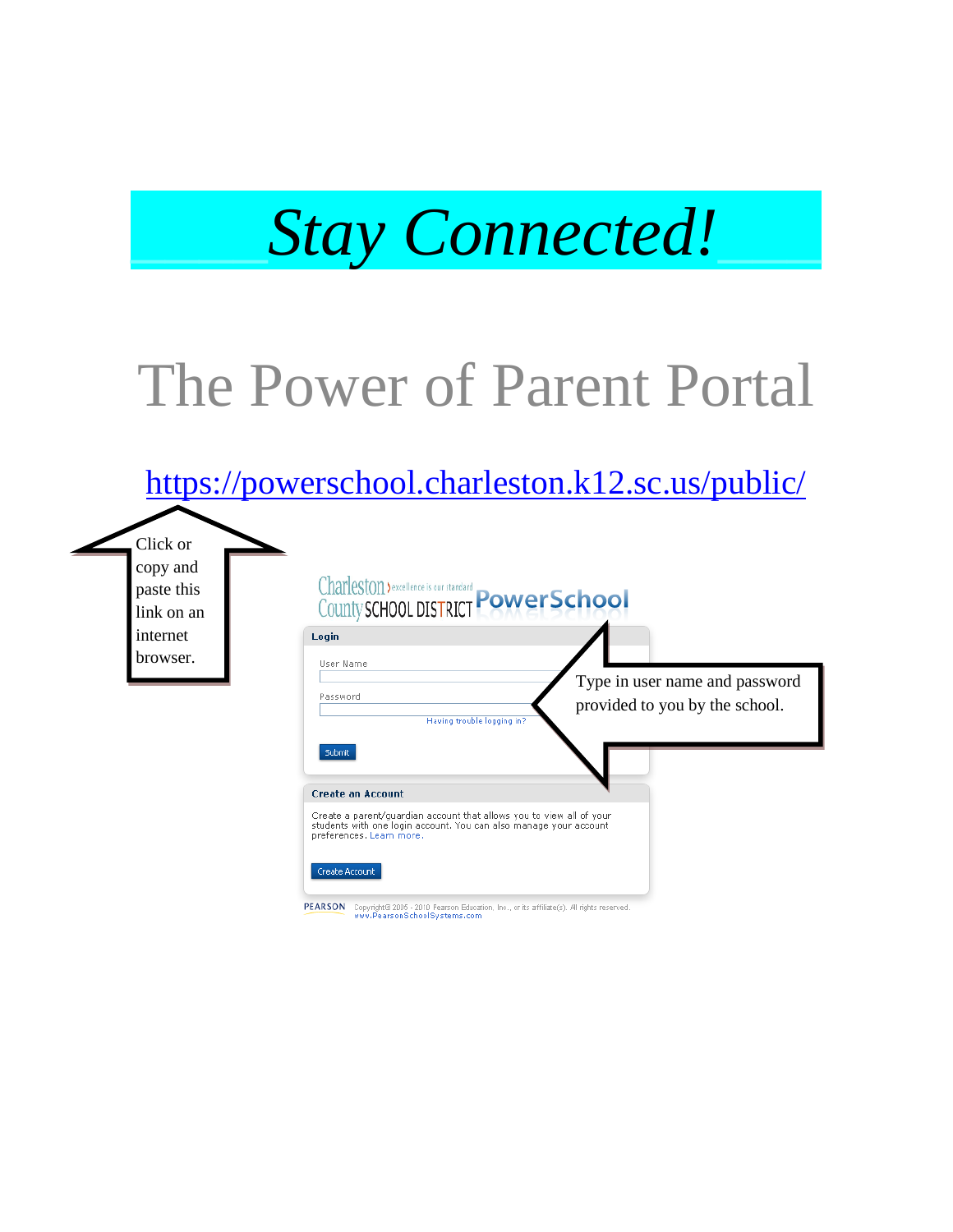

Upon successful login, see the following pages for the type of information available in the Parent Portal.

Should you have any problems, please send an email or contact your child's school.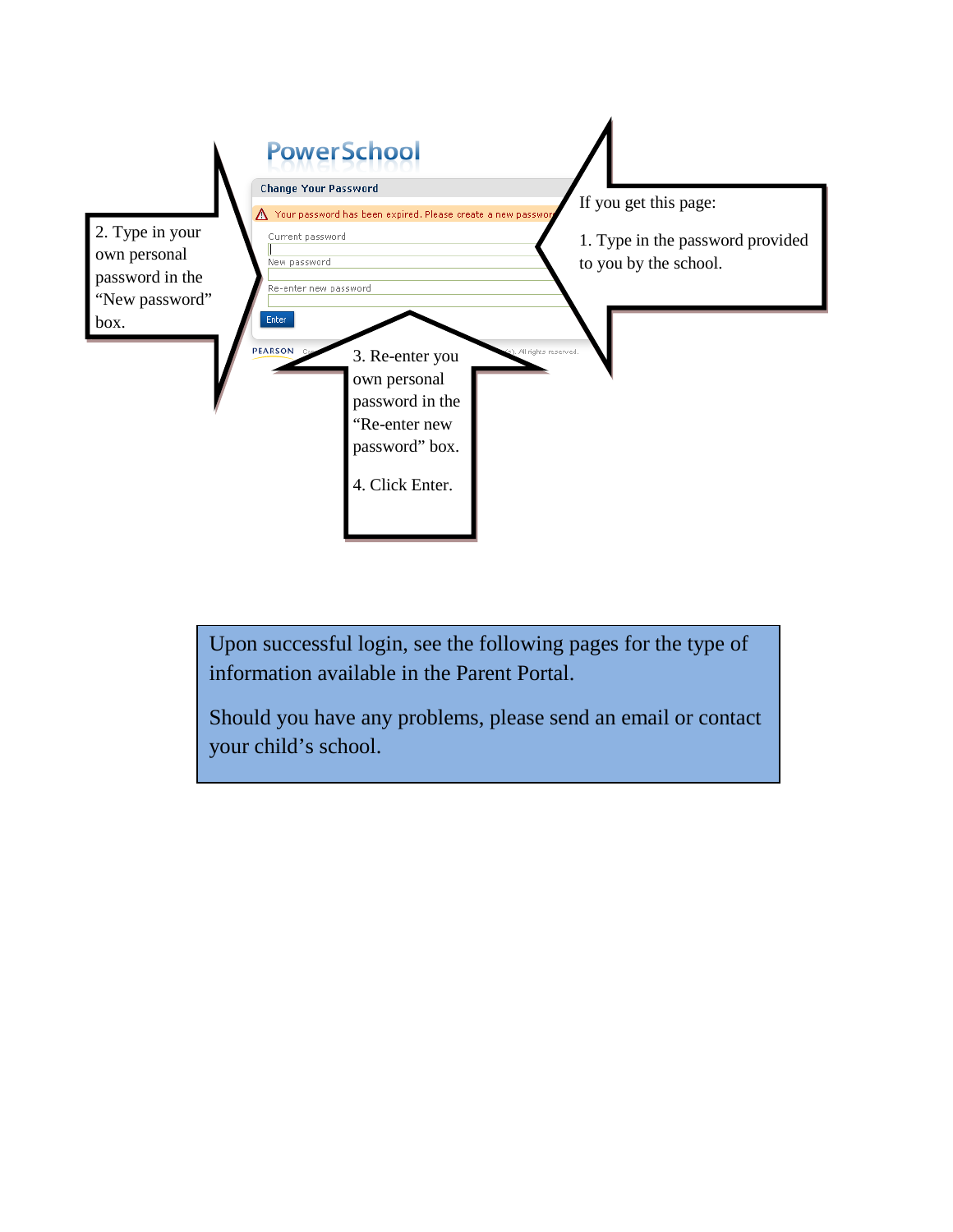# Access to your child's grades and attendance

| Course                                           | Q1  | 02             | $\mathbf{S}$   | 03 |                   |               | <b>Click on the blue grade</b><br>to open a screen that lists |  |
|--------------------------------------------------|-----|----------------|----------------|----|-------------------|---------------|---------------------------------------------------------------|--|
| English 2 CP<br><b>Teacher Name</b>              | 66  | $\overline{1}$ | 器              |    |                   | grade on each | all assignments, due<br>dates, and your child's               |  |
| Ceramics<br><b>Teacher Name</b>                  | 96  | g)             | 9 <sub>b</sub> | ç, |                   | assignment    |                                                               |  |
| <b>Yearbook Prod</b><br><b>Teacher Name</b>      | 94  |                | $q_{L}$        |    |                   | n             | D                                                             |  |
| Lunch<br><b>Teacher Name</b>                     |     |                |                |    |                   | ff            | D                                                             |  |
| Geometry H<br><b>Teacher Name</b>                | 73. |                | $\sqrt{3}$     |    |                   |               | Đ                                                             |  |
| <b>TS Soccer</b><br><b>Teacher Name</b>          | 100 | $\sim$         | 100            |    |                   |               | Л                                                             |  |
| 10 <sup>th</sup> Advisory<br><b>Teacher Name</b> |     |                |                |    |                   | Ũ             | n                                                             |  |
|                                                  |     |                |                |    | Attendance Totals |               | O                                                             |  |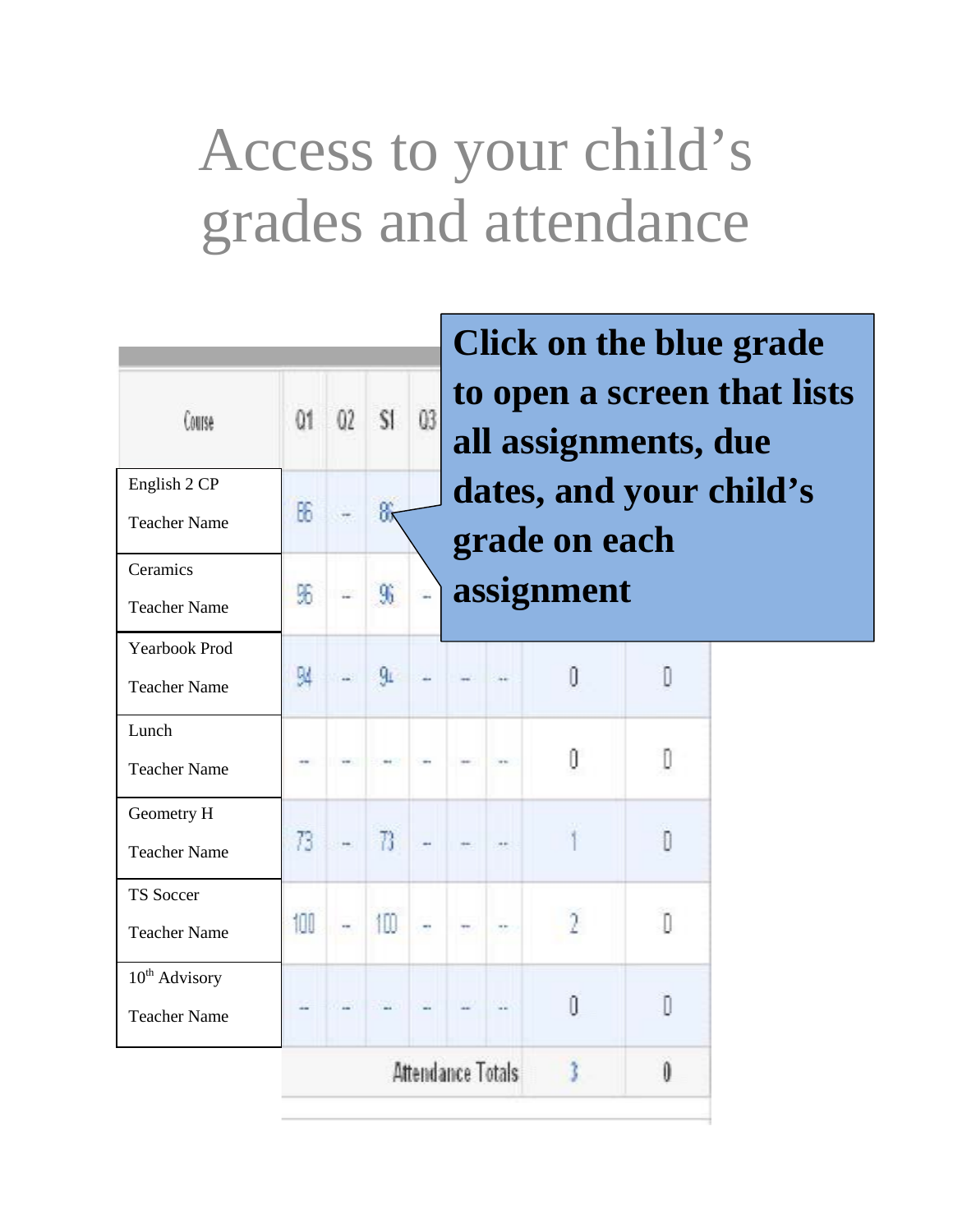# Example of course grades

| Due Date   | Category    | Assignment            | Codes | Score        | Grd |
|------------|-------------|-----------------------|-------|--------------|-----|
| 08/24/2011 | CP 2 HAVOAY | RC1                   |       | 90/100       | 90  |
| 08/24/2011 | OP 2 HANOAN | RC2                   |       | 85/100       | 86  |
| 08/29/2011 | CP 2 Q      | vquiz1                |       | 100/100      | 100 |
| 08/30/2011 | OP 2 HANOAN | vsent1                |       | 85/100       | 85  |
| 08/31/2011 | CP 2 HAVOAY | AlchemistGRRQ1        |       | <b>BBMOO</b> | 88  |
| 08/31/2011 | CP 2 HAVOAY | CP1                   |       | 80/100       | 80  |
| 08/31/2011 | CP 2 HAVOAY | RC3                   |       | <b>BOMOO</b> | 80  |
| 09/01/2011 | OP 2 HANOAN | AlchemistGRRQ2        |       | 04/100       | 84  |
| 09/02/2011 | CP 2 HWCW   | vsen2                 |       | 78/100       | 78  |
| 09/02/2011 | CP 2 Q      | vquiz2                |       | <b>BYO</b>   | 83  |
| 09/06/2011 | CP 2 W      | thesis                |       | 100/100      | 100 |
| 09/09/2011 | CP 2 HAVOAY | journal 1             |       | 100/100      | 100 |
| 09/09/2011 | CP 2 HANCAN | AlchemistGRRQ3        |       | 50/100       | 50  |
| 09/09/2011 | CP 2 Q      | vquiz 3               |       | 85/100       | 86  |
| 09/12/2011 | CP 2 T      | <b>Alchemist TEST</b> |       | 70/100       | 70  |
| 09/13/2011 | CP 2 W      | peer edit             |       | 95/100       | 95  |
| 09/14/2011 | CP 2 W      | process-wtg.          |       | $-700$       |     |
| 09/14/2011 | CP 2 W      | vsenß                 | B     | -/100        | PP  |
|            |             |                       |       |              |     |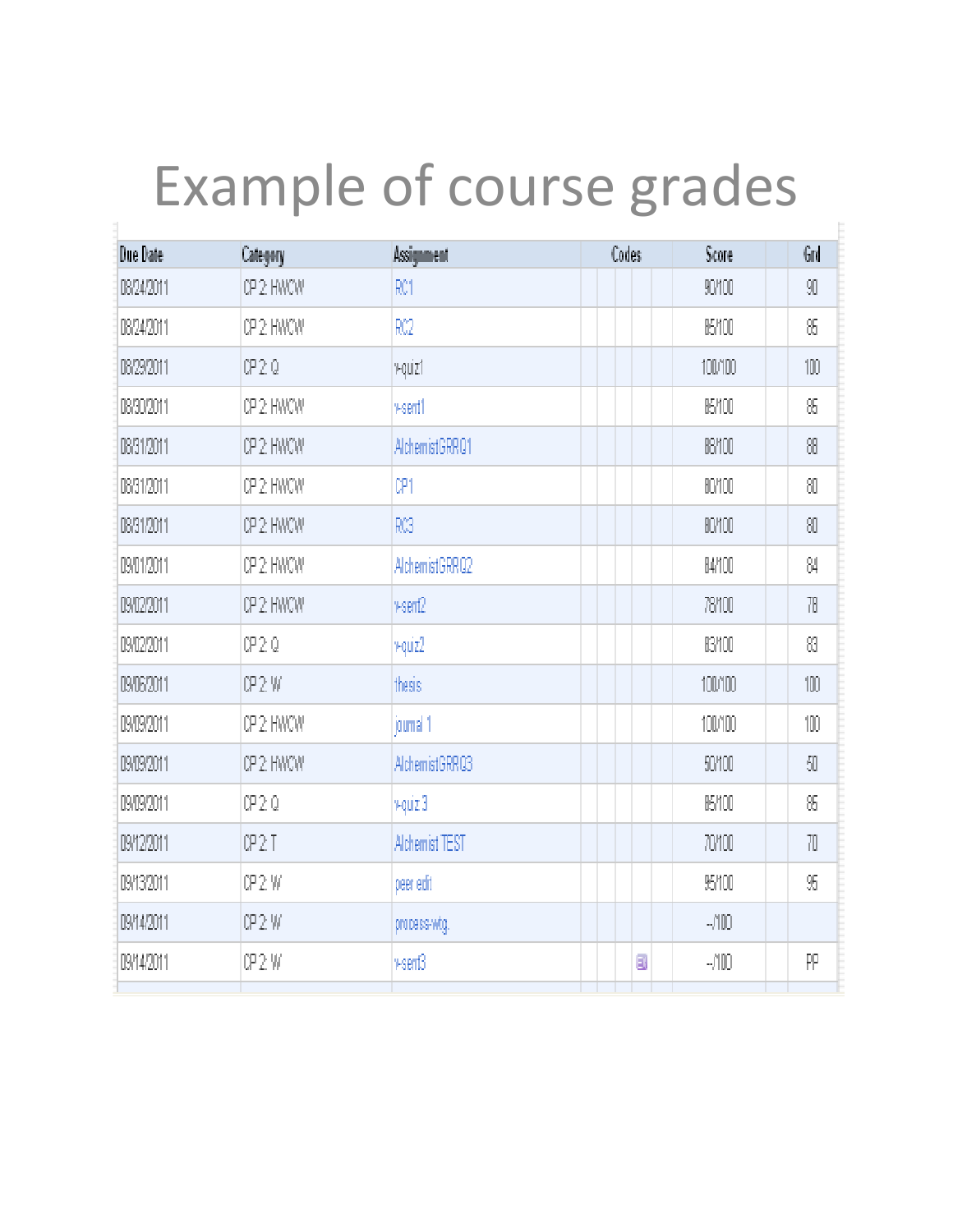# Access to your child's grades and attendance

| Course                                                         |     |    |                   |  | 01 02 S1 03 04 S2 Absences | <b>Tardies</b> |
|----------------------------------------------------------------|-----|----|-------------------|--|----------------------------|----------------|
| <b>Click on the blue number</b><br>to open a screen that lists |     |    |                   |  | 0                          | Л              |
| all absences for that<br>class.                                |     |    |                   |  | O                          |                |
| <b>Teacher Name</b>                                            | м   |    |                   |  |                            | n              |
| Lunch<br><b>Teacher Name</b>                                   |     |    |                   |  | ſ                          | n              |
| Geometry H<br><b>Teacher Name</b>                              | 73. | B  |                   |  |                            | Π              |
| <b>TS Soccer</b><br><b>Teacher Name</b>                        | 100 | 10 |                   |  |                            | Ŋ              |
| $10^{th}$ Advisory<br><b>Teacher Name</b>                      |     |    |                   |  | Ū                          | n              |
|                                                                |     |    | Attendance Totals |  | t                          | Û              |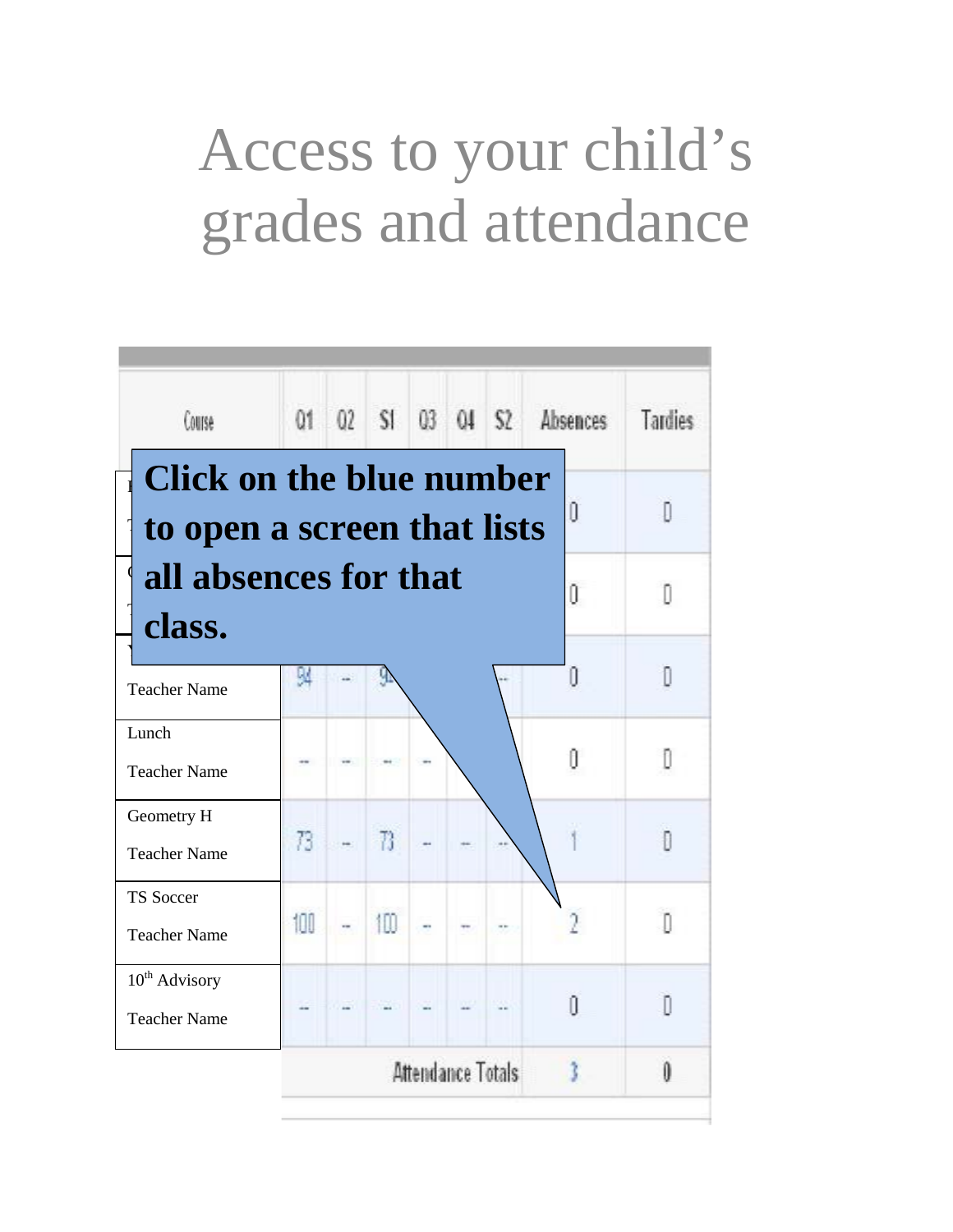# Access to your child's grades and attendance

| Course                                           |                   |                |  |                   | 01 02 S1 03 04 S2 Absences    | <b>Tardies</b> |
|--------------------------------------------------|-------------------|----------------|--|-------------------|-------------------------------|----------------|
| English 2 CP<br><b>Teacher Name</b>              | name to email the |                |  |                   | <b>Click on the teacher's</b> |                |
| Ceramics<br><b>Teacher Name</b>                  | teacher directly. |                |  |                   |                               |                |
| <b>Yearbook Prod</b><br><b>Teacher Name</b>      | Щ                 | g <sub>L</sub> |  |                   | Û                             | D              |
| Lunch<br><b>Teacher Name</b>                     |                   |                |  |                   | O                             | n              |
| Geometry H<br><b>Teacher Name</b>                | 73                | $\mathbb{R}$   |  |                   |                               | n              |
| <b>TS Soccer</b><br><b>Teacher Name</b>          | 100               | 100            |  |                   | λ                             | n              |
| 10 <sup>th</sup> Advisory<br><b>Teacher Name</b> |                   |                |  |                   | Ĥ                             | n              |
|                                                  |                   |                |  | Attendance Totals | t                             | Û              |